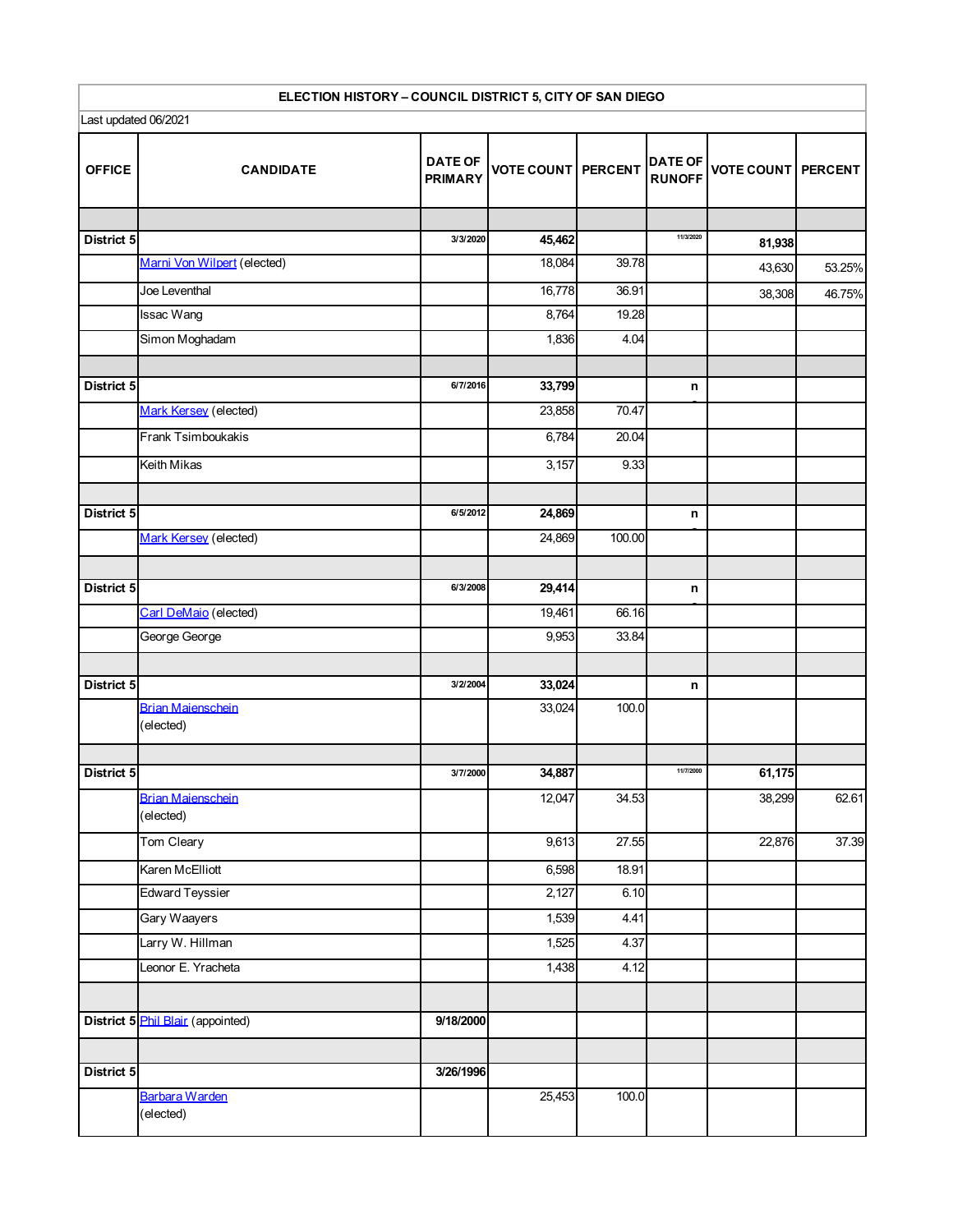| District 5    |                                                    | 9/21/1993                        | 17,089              |                | 11/2/1993     | 30,152                                          |       |
|---------------|----------------------------------------------------|----------------------------------|---------------------|----------------|---------------|-------------------------------------------------|-------|
|               | Barbara Warden<br>(elected)                        |                                  | 6,298               | 36.85          |               | 16,786                                          | 55.67 |
|               | Fred Colby                                         |                                  | 4,252               | 24.88          |               | 13,366                                          | 44.33 |
|               | Villa Mills                                        |                                  | 3,078               | 18.01          |               |                                                 |       |
|               | <b>Barry Humphrey</b>                              |                                  | 2,715               | 15.89          |               |                                                 |       |
|               | Mitch Lizar                                        |                                  | 425                 | 2.49           |               |                                                 |       |
| <b>OFFICE</b> | <b>CANDIDATE</b>                                   | <b>DATE OF</b><br><b>PRIMARY</b> |                     |                | <b>RUNOFF</b> | VOTE COUNT PER CENT DATE OF VOTE COUNT PER CENT |       |
|               | Bob O'Dwyer                                        |                                  | 321                 | 1.88           |               |                                                 |       |
|               |                                                    |                                  |                     |                |               |                                                 |       |
| District 5    |                                                    | 4/9/1991                         | 21,491              |                |               |                                                 |       |
|               | Shall Linda Bernhardt be recalled from office?     |                                  | 15,240 y<br>6,251 n | 70.91<br>29.09 |               |                                                 |       |
|               | To succeed Linda Bernhardt should she be recalled: |                                  | 19,081              |                |               |                                                 |       |
|               | Tom Behr (elected)                                 |                                  | 4,898               | 25.67          |               |                                                 |       |
|               | Floyd Morrow                                       |                                  | 4,594               | 24.08          |               |                                                 |       |
|               | Les Braund                                         |                                  | 2,946               | 15.44          |               |                                                 |       |
|               | John Brand                                         |                                  | 2,155               | 11.29          |               |                                                 |       |
|               | Dena Holman                                        |                                  | 1,688               | 8.85           |               |                                                 |       |
|               | Ken Moser                                          |                                  | 1,491               | 7.81           |               |                                                 |       |
|               | Mike Eckmann                                       |                                  | 1,309               | 6.86           |               |                                                 |       |
| District 5    |                                                    | 9/19/1989                        | 18,540              |                | 11/7/1989     | 23,011                                          |       |
|               | Linda Bernhardt<br>(elected)                       |                                  | 7,202               | 38.85          |               | 13,832                                          | 60.11 |
|               | Ed Struiksma                                       |                                  | 6,059               | 32.68          |               | 9,179                                           | 39.89 |
|               | Floyd L. Morrow                                    |                                  | 3,758               | 20.27          |               |                                                 |       |
|               | Mike Eckmann                                       |                                  | 1,128               | 6.08           |               |                                                 |       |
|               | <b>Bob Switzer</b>                                 |                                  | 393                 | 2.12           |               |                                                 |       |
|               |                                                    |                                  |                     |                |               |                                                 |       |
| District 5    |                                                    | 9/17/1985                        | 6,468               |                | 11/5/1985     | 129,814                                         |       |
|               | Ed Struiksma (elected)                             |                                  | 4,968               | 76.81          |               | 94,269                                          | 72.62 |
|               | Robert D. "Bob" Switzer                            |                                  | $\overline{1,500}$  | 23.19          |               | 35,545                                          | 27.38 |
|               |                                                    |                                  |                     |                |               |                                                 |       |
| District 5    |                                                    | 9/15/1981                        | 10,169              |                | 11/3/1981     | 124,053                                         |       |
|               | Ed Struiksma (elected)                             |                                  | 3,030               | 29.80          |               | 70,997                                          | 57.23 |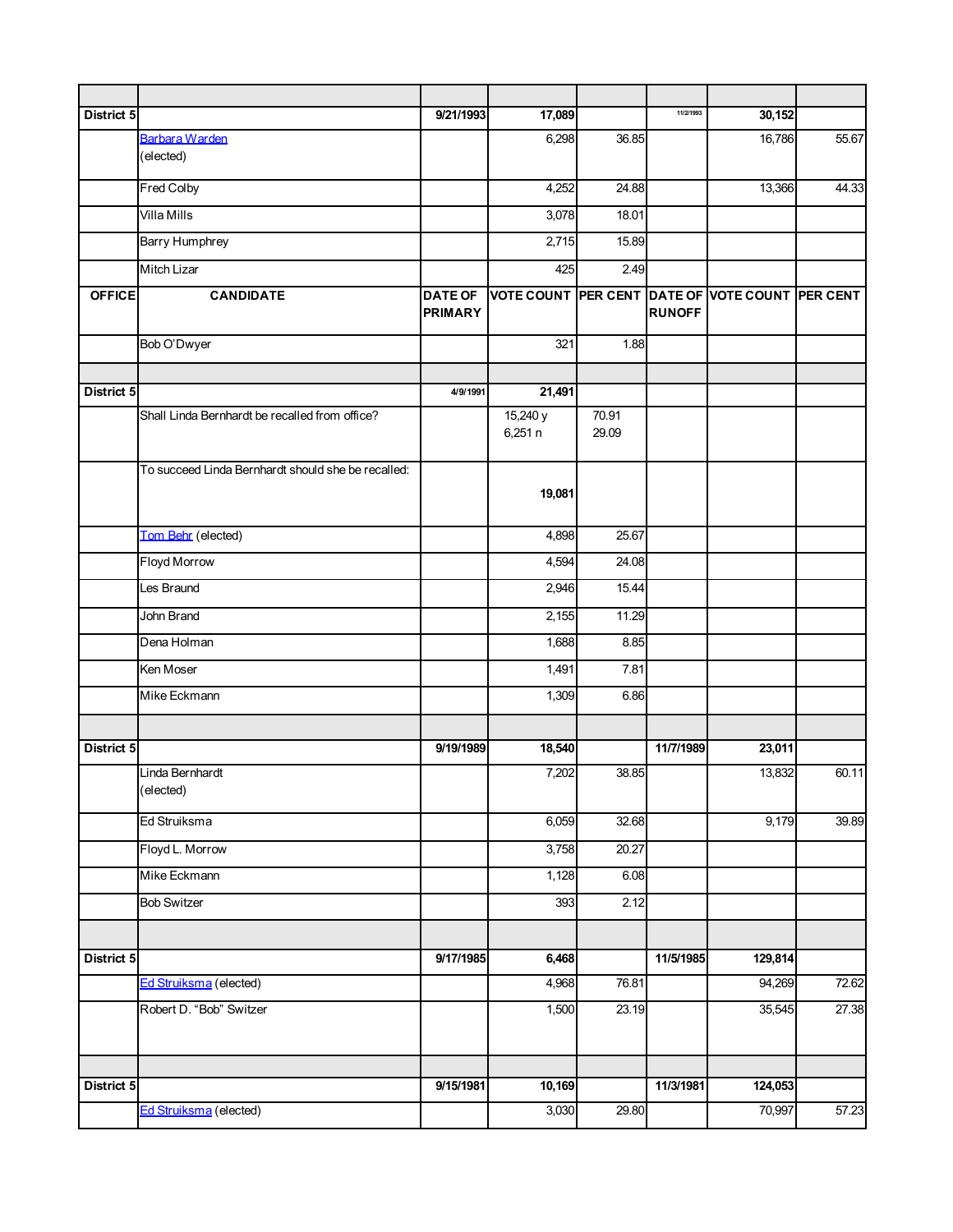|               | Phil Connor                  |                                  | 3,014                                           | 29.64 |               | 53,056  | 42.67 |
|---------------|------------------------------|----------------------------------|-------------------------------------------------|-------|---------------|---------|-------|
|               | <b>Kit Lavell</b>            |                                  | 2,549                                           | 25.07 |               |         |       |
|               | Jess R. Macias               |                                  | 1,416                                           | 13.92 |               |         |       |
|               | Karl F. Kramer               |                                  | 160                                             | 1.57  |               |         |       |
|               |                              |                                  |                                                 |       |               |         |       |
| District 5    |                              | 9/20/1977                        | 17,378                                          |       | 11/8/1977     | 133,108 |       |
|               | Fred Schnaubelt (elected)    |                                  | 5,749                                           | 33.08 |               | 73,637  | 55.32 |
|               | Floyd L. Morrow              |                                  | 5,336                                           | 30.71 |               | 59,471  | 44.68 |
|               | <b>Brad Unkeless</b>         |                                  | 2,747                                           | 15.81 |               |         |       |
|               | Jerry Suppa                  |                                  | 2,142                                           | 12.33 |               |         |       |
|               | Manny Vitug                  |                                  | 1,404                                           | 8.08  |               |         |       |
| <b>OFFICE</b> | <b>CANDIDATE</b>             | <b>DATE OF</b><br><b>PRIMARY</b> | VOTE COUNT PER CENT DATE OF VOTE COUNT PER CENT |       | <b>RUNOFF</b> |         |       |
| District 5    |                              | 9/18/1973                        | 13,090                                          |       | 11/6/1973     | 157,978 |       |
|               | Floyd L. Morrow<br>(elected) |                                  | 5,166                                           | 39.47 |               | 80,801  | 51.15 |
|               | Ray Lussa                    |                                  | 3,576                                           | 27.32 |               | 77,174  | 48.85 |
|               | John D. Arvizu               |                                  | 1,666                                           | 12.73 |               |         |       |
|               | <b>Ted Gavett</b>            |                                  | 1,457                                           | 11.13 |               |         |       |
|               | Vic Miranda                  |                                  | 1,225                                           | 9.36  |               |         |       |
|               |                              |                                  |                                                 |       |               |         |       |
| District 5    |                              | 9/16/1969                        | 7,013                                           |       | 11/4/1969     | 103,166 |       |
|               | Floyd L. Morrow<br>(elected) |                                  | 5,085                                           | 72.51 |               | 76,401  | 74.06 |
|               | Ted C. Gavett                |                                  | 1,220                                           | 17.40 |               | 26,765  | 25.94 |
|               | Victor Miranda               |                                  | 708                                             | 10.10 |               |         |       |
| District 5    |                              | 9/21/1965                        | 12,170                                          |       | 11/2/1965     | 123,284 |       |
|               | Flovd L. Morrow<br>(elected) |                                  | 3,159                                           | 25.96 |               | 68,520  | 55.58 |
|               | Lawrence C. Bragg            |                                  | 1,987                                           | 16.33 |               | 54,764  | 44.42 |
|               | Barbara P. Hutchinson        |                                  | 1,704                                           | 14.00 |               |         |       |
|               | Robert E. Miller             |                                  | 1,409                                           | 11.58 |               |         |       |
|               | John A. Rose                 |                                  | 1,350                                           | 11.09 |               |         |       |
|               | Ted C. Gavett                |                                  | 708                                             | 5.82  |               |         |       |
|               | Carl A. Prince               |                                  | 524                                             | 4.31  |               |         |       |
|               | <b>Ed Sarviel</b>            |                                  | 455                                             | 3.74  |               |         |       |
|               |                              |                                  |                                                 |       |               |         |       |
|               | Victor Miranda               |                                  | 442                                             | 3.63  |               |         |       |
|               | Earl Richard                 |                                  | 328                                             | 2.70  |               |         |       |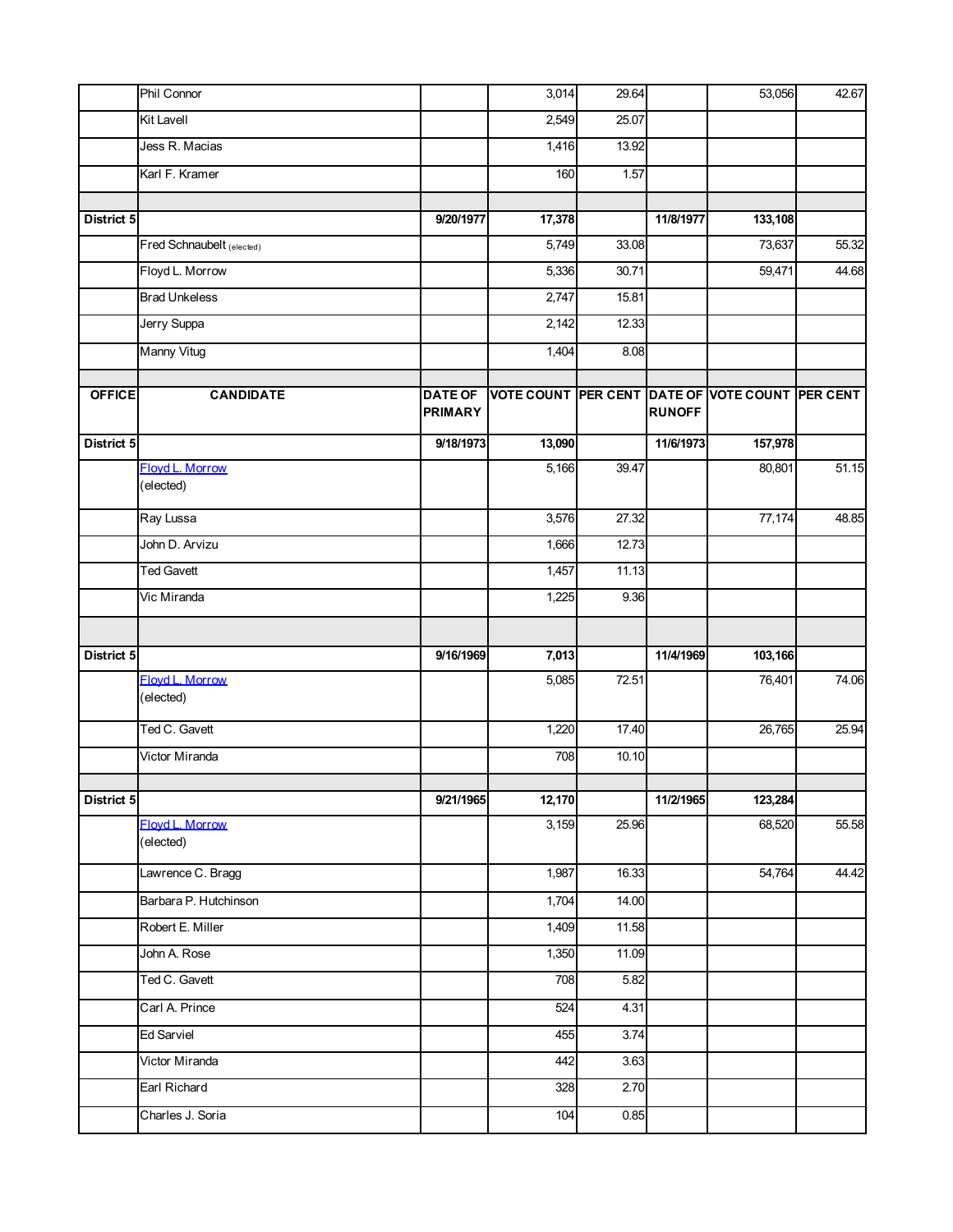| District 5    |                                                    | 9/17/1963                        | 16,778 |       | 11/5/1963     | 142,443                                         |       |
|---------------|----------------------------------------------------|----------------------------------|--------|-------|---------------|-------------------------------------------------|-------|
|               | Tom Hom (elected)                                  |                                  | 4,063  | 24.22 |               | 89,871                                          | 61.69 |
|               | Grandison M. Phelps Jr.                            |                                  | 3,775  | 22.50 |               |                                                 |       |
|               | Joe Stacey                                         |                                  | 3,765  | 22.44 |               | 54,572                                          | 38.31 |
|               | John Sedlack                                       |                                  | 2,312  | 13.78 |               |                                                 |       |
|               | Archie Moore                                       |                                  | 2,140  | 12.75 |               |                                                 |       |
|               | Benjamin Rivera                                    |                                  | 723    | 4.31  |               |                                                 |       |
|               | *First recount in City's history: Stacey vs Phelps |                                  |        |       |               |                                                 |       |
|               |                                                    |                                  |        |       |               |                                                 |       |
| District 5    |                                                    | 3/10/1959                        | 11,349 |       | 4/21/1959     | 50,939                                          |       |
|               | Frank E. Curran<br>(elected)                       |                                  | 6,931  | 61.07 |               | 31,515                                          | 61.87 |
|               | Jean C. Self                                       |                                  | 2,251  | 19.83 |               | 19,424                                          | 38.13 |
|               | Will O. Nielsen                                    |                                  | 1,513  | 13.33 |               |                                                 |       |
| <b>OFFICE</b> | <b>CANDIDATE</b>                                   | <b>DATE OF</b><br><b>PRIMARY</b> |        |       | <b>RUNOFF</b> | VOTE COUNT PER CENT DATE OF VOTE COUNT PER CENT |       |
|               | Orval M. Washam                                    |                                  | 654    | 5.76  |               |                                                 |       |
|               |                                                    |                                  |        |       |               |                                                 |       |
| District 5    |                                                    | 3/8/1955                         | 11,622 |       | 4/19/1955     | 71,637                                          |       |
|               | W. West Kennerly                                   |                                  | 3,613  | 31.09 |               | 32,724                                          | 45.68 |
|               | Frank E. Curran<br>(elected)                       |                                  | 1,960  | 16.86 |               | 38,913                                          | 54.32 |
|               | Bessie I. Smith                                    |                                  | 1,901  | 16.36 |               |                                                 |       |
|               | Dorothy W. Conte                                   |                                  | 1,700  | 14.63 |               |                                                 |       |
|               | Ole B. Randall                                     |                                  | 1,046  | 9.00  |               |                                                 |       |
|               | Elmer R. Whitworth                                 |                                  | 791    | 6.81  |               |                                                 |       |
|               | Moleno L. Smith                                    |                                  | 611    | 5.26  |               |                                                 |       |
|               |                                                    |                                  |        |       |               |                                                 |       |
| District 5    |                                                    | 3/13/1951                        | 10,788 |       | 4/17/1951     | 71,836                                          |       |
|               | Charles C. Dail (elected)                          |                                  | 5,325  | 49.36 |               | 48,529                                          | 67.56 |
|               | Willie W. Kennerly                                 |                                  | 2,136  | 19.80 |               | 23,307                                          | 32.44 |
|               | Ernest J. Botts                                    |                                  | 1,115  | 10.34 |               |                                                 |       |
|               | Sylura Barron                                      |                                  | 916    | 8.49  |               |                                                 |       |
|               | Edwin R. Munson                                    |                                  | 624    | 5.78  |               |                                                 |       |
|               | Noah E. Taylor                                     |                                  | 348    | 3.23  |               |                                                 |       |
|               | Jens P. Paulsen                                    |                                  | 324    | 3.00  |               |                                                 |       |
|               |                                                    |                                  |        |       |               |                                                 |       |
| District 5    |                                                    | 3/11/1947                        | 7,891  |       | 4/15/1947     | 42,350                                          |       |
|               | Charles C. Dail (elected)                          |                                  | 5,461  | 69.21 |               | 26,862                                          | 63.43 |